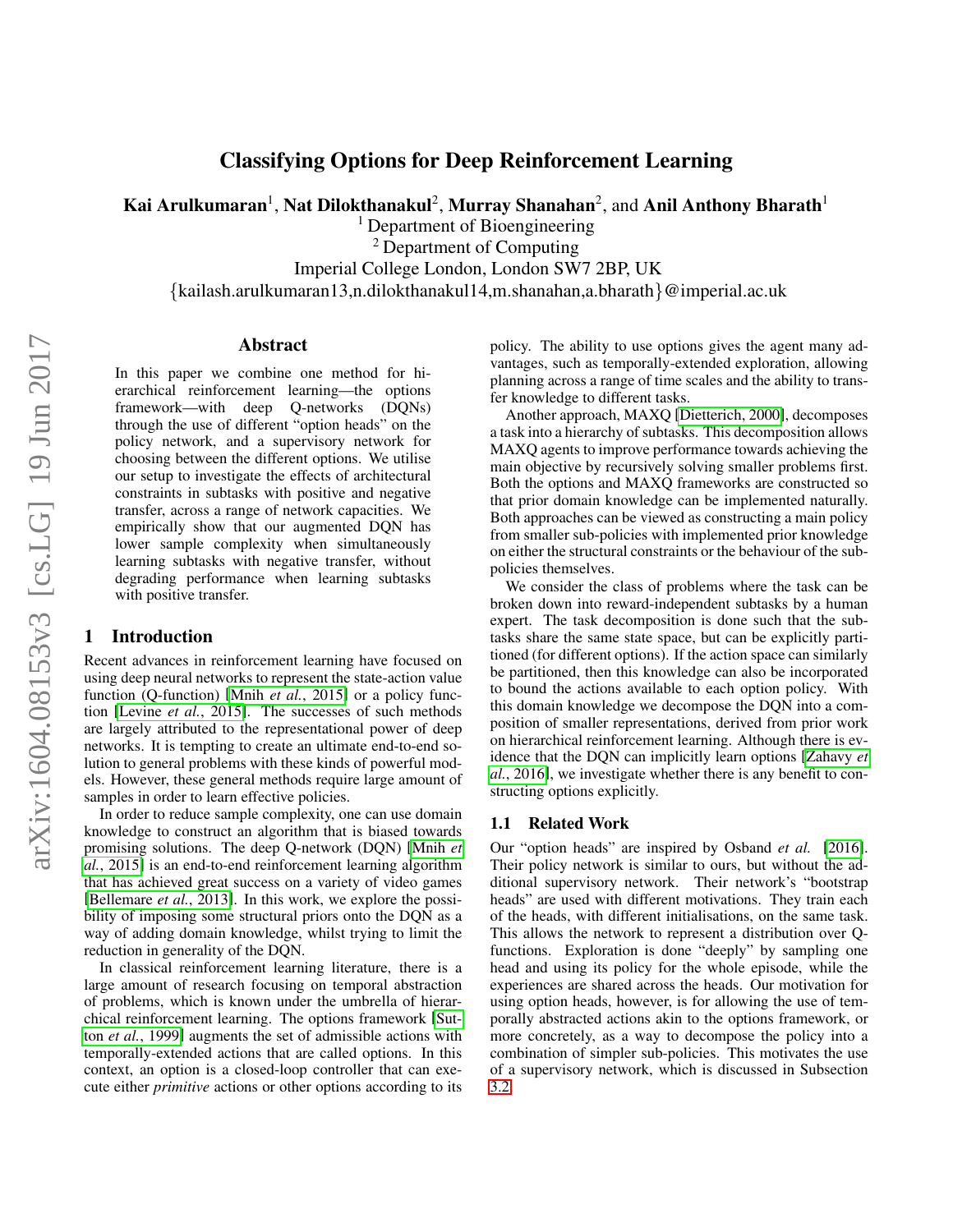Although we focus on the options framework and the notion of *subtasks*, an alternative view is that of multitask learning. In the context of deep reinforcement learning, recent work has generalised *distillation* [\[Hinton](#page-4-2) *et al.*, 2015], applied to classification, in order to train DQNs on several Atari games in parallel [Rusu *et al.*[, 2015;](#page-5-5) [Parisotto](#page-5-6) *et al.*, [2015\]](#page-5-6). Distillation uses trained teacher networks to provide extra training signals for the student network, where originally the technique was used to *distill* the knowledge from a large teacher network into a smaller student network as a form of model compression. For multitask learning, Parisotto *et al.* [\[2015\]](#page-5-6) were able to keep the student DQN architecture the same as that of the teacher DQNs, whilst Rusu *et al.* [\[2015\]](#page-5-5) created a larger network with an additional fully connected layer. The latter explicitly separated the top of the network into different "controllers" per game, and called the architecture a Multi-DQN, and the architecture in combination with their policy distillation algorithm Multi-Dist. Both studies showed that the use of teacher networks could enable learning effective policies on several Atari games in parallel—8 on a standard DQN [\[Parisotto](#page-5-6) *et al.*, 2015] and 10 on a Multi-DQN [Rusu *et al.*[, 2015\]](#page-5-5). The same architectures were unable to perform well across all games without teacher networks.

We note that the bootstrapped DQN and the multi-DQN have similar structures: several "heads" either directly or indirectly above shared convolutional layers. One of the baselines for evaluating the actor-mimic framework [\[Parisotto](#page-5-6) *et al.*[, 2015\]](#page-5-6) is the Multitask Convolutional DQN (MCDQN), which has the same architecture as the bootstrapped DQN. Although working from the same architecture, our goals are different due to incorporating the DQN into the options framework. The first major difference in our work is that we use a supervisory network, which allows us to infer which subtask should be attempted at each time step during evaluation. Conversely, in a multitask setting, different tasks are typically clearly separated. Secondly, our method does not rely on teacher networks, instead focusing on a DQN whose augmented training signal is based only on the knowledge of the current subtask. With respect to the latter point, we focus our analysis on controlling the capacity of the networks, as opposed to scaling parameters linearly with the number of tasks [Rusu *et al.*[, 2015;](#page-5-5) [Parisotto](#page-5-6) *et al.*, 2015].

Another notable success in subtask learning with multiple independent sources of reward are universal value function approximators (UVFAs) [\[Schaul](#page-5-7) *et al.*, 2015]. UVFAs allow the generalisation of value functions across different goals, which helps the agent accomplish tasks that it has never seen before. The focus of UVFAs is in generalising between similar subtasks by sharing the representation between the different tasks. This has recently been expanded upon in the hierarchical-DQN [\[Kulkarni](#page-5-8) *et al.*, 2016]; however, these goal-based approaches have been demonstrated in domains where the different goals are highly related. From a function approximation perspective, goals should share a lot of structure with the raw states. In contrast, our approach focuses on separating out distinct subtasks, where partial independence between subpolicies can be enforced through structural constraints. In particular, we expect that separate Q-functions are less prone to negative transfer between subtasks.

#### 2 Background

Consider a reinforcement learning problem, where we want to find an agent's policy  $\pi$  which maximises the expected discounted reward,  $\mathbb{E}[R] = \mathbb{E}[\sum_t \gamma^t r_t]$ . The discount parameter,  $\gamma \in [0, 1]$ , controls the importance of immediate rewards relative to more distant rewards in the future. The reward  $r_t$ is a scalar value emitted from a state  $s_t \in S$ . The policy selects and performs an action  $a_t \in A$  in response to the state  $s_t$ , which then transitions to  $s_{t+1}$ . The transition of states is modelled as a Markov decision process (MDP) where each state is a sufficient statistic of the entire history, so that the transition at time t need only depend on  $s_{t-1}$  and the action  $a_{t-1}$ . See [\[Sutton and Barto, 1998\]](#page-5-9) for a full introduction.

The Q-learning algorithm [\[Watkins, 1989\]](#page-5-10) solves the reinforcement learning problem by approximating the optimal state-action value or Q-function,  $Q^*(s_t, a_t)$ , which is defined as the expected discounted reward starting from state  $s_t$  and taking initial action  $a_t$ , and henceforth following the optimal policy  $\pi^*$ :

$$
Q^*(s_t, a_t) = \mathbb{E}[R_t|s_t, a_t, \pi^*]
$$

The Q-function must satisfy the Bellman equation,

$$
Q^*(s_t, a_t) = \mathbb{E}_{s_{t+1}}[r_t + \gamma \max_{a_{t+1}} Q^*(s_{t+1}, a_{t+1})].
$$

We can approximate the Q-function with a function approximator  $Q(s, a; \theta)$ , with parameters  $\theta$ . Learning is done by adjusting the parameters in such a way to reduce the inconsistency between the left and the right hand sides of the Bellman equation. The optimal policy can be derived by simply choosing the action that maximises  $Q^*(s, a)$  at each time step.

#### 2.1 Deep Q-networks

The DQN [Mnih *et al.*[, 2015\]](#page-5-0) is a convolutional neural network that represents the Q-function  $Q(s, a; \theta)$  with parameters  $\theta$ . The (online) network is trained by minimising a sequence of loss functions at iteration *i*:

<span id="page-1-0"></span>
$$
L_i(\theta_i) = \mathbb{E}_{s,a,r,s'}[(y_i - Q(s,a;\theta_i))^2]
$$

$$
y_i = r + \gamma \max_{a'} Q(s',a';\theta^-)
$$
(1)

The parameters  $\theta^-$  are associated with a separate target network, which is updated with  $\theta_i$  every  $\tau$  steps. The target network increases the stability of the learning. The parameters  $\theta_i$  are updated with mini-batch stochastic gradient descent following the gradient of the loss function.

Another key to the successful training of DQNs is the use of experience replay [\[Lin, 1992\]](#page-5-11). Updating the parameters,  $\theta_i$ , with stochastic gradient descent on the squared loss function implies an i.i.d. assumption which is not valid in an online reinforcement learning problem. Experience replay stores samples of past transitions in a pool. While training, samples are drawn uniformly from this pool. This helps break the temporal correlation between samples and also allows updates to reuse samples several times.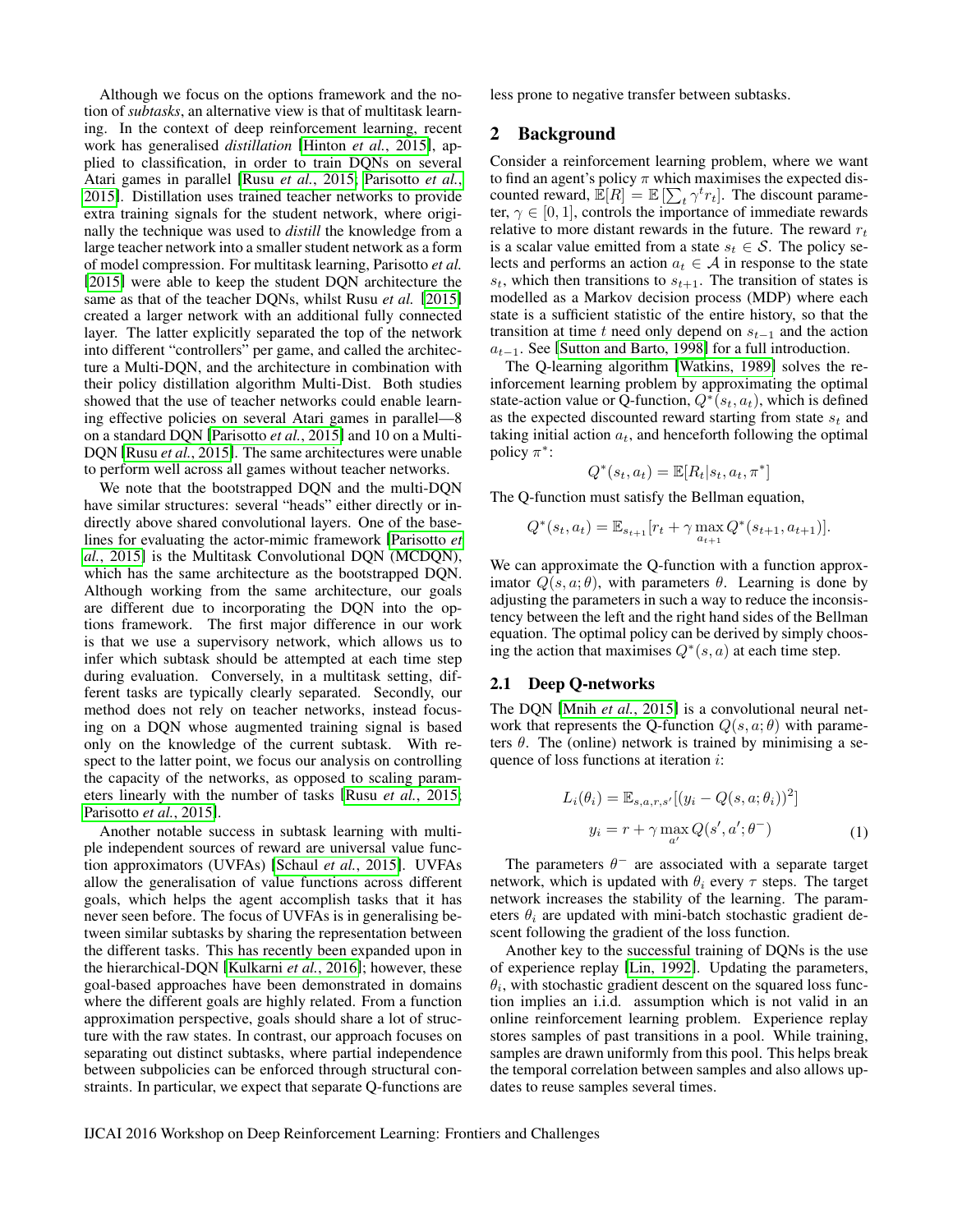#### 2.2 Double Deep Q-networks

We follow the learning algorithm by van Hasselt *et al.* [\[2015\]](#page-5-12) to lower the overestimation of Q-values in the update rule. This modifies the original target, Equation [1,](#page-1-0) to the following,

$$
y_i = r + \gamma Q(s', \operatorname*{argmax}_{a'} Q(s', a'; \theta_i); \theta^{-}).
$$

#### 2.3 The Options Framework

The orginal definition of options [\[Sutton](#page-5-2) *et al.*, 1999] consists of three components: a policy,  $\pi$ , a termination condition,  $\beta$ , and an initiation set, I. We illustrate the role of these components by following the interpretation by Daniel *et al.* [\[2012\]](#page-4-3).

Consider a stochastic policy,  $\pi(a_t|s_t)$ , or a distribution over actions,  $a_t$ , given state,  $s_t$ , at time step t. We add an auxiliary variable,  $o_t \in \mathcal{O}$ , such that  $a_t$  is dependent on  $o_t$ , and,  $o_t$  is dependent on  $s_t$  and  $o_{t-1}$ . This variable  $o_t$  controls the selection of action  $a_t$  through their conditional dependence,  $\pi(a_t|s_t, o_t)$ , and can be interpreted as the policy of a Markov option  $o_t$ . The termination condition,  $\beta$ , can be thought of as a specific constraint of the conditional form, imposed on the transition of the option as follows:

$$
\pi(o_t|o_{t-1}, s_t) \propto \beta(s_t, o_{t-1})\pi(o_t|s_t) + \delta_{o_t, o_{t-1}}(1 - \beta(s_t, o_{t-1})),
$$

where  $\delta_{o_t, o_{t-1}}$  is 1 when  $o_t = o_{t-1}$  and 0 otherwise. The initiation set specifies the domain of  $s_t$  available to  $\pi(o_t|s_t)$ .

We consider a fully observable MDP where  $s_t$  is assumed to be a sufficient statistic for all the history before  $t$ , including  $o_{t-1}$ . Therefore, we can model  $o_t$  to be conditionally indepedent of  $o_{t-1}$  given  $s_t$ . We define our "supervisory policy" as  $\pi(o_t|s_t)$ . Both the termination condition and the initiation set are absorbed into the supervisory policy. The full policy is then decomposed into:

$$
\pi(a_t|s_t) = \sum_{o_t} \pi(o_t|s_t) \pi(a_t|o_t, s_t).
$$

This form of policy can be seen as a combination of option policies, weighted by the supervisory policy. We will show in the next section how we decompose the DQN into separate option policies, alongside a supervisory policy.

#### 3 Deep Q-networks with Option Heads

We augment the standard DQN with several distinct sets of outputs; concretely we use the same architecture as the bootstrapped DQN [\[Osband](#page-5-4) *et al.*, 2016] or the MCDQN [\[Parisotto](#page-5-6) *et al.*, 2015]. As with the MCDQN, we use domain knowledge to choose the number of heads a priori, and use this same knowledge to train each option head separately. A comparison between a standard DQN and a DQN with option heads that we use is pictured in Figure [1.](#page-2-1) As noted in [\[Rusu](#page-5-5) *et al.*[, 2015\]](#page-5-5), even this augmentation can fail in a multitask setting with different policies interfering at the lower levels of the network, which highlights the need for further study.

Along with other work on the DQN, we assume that the convolutional layers learn a general representation of the state space, whilst the fully connected layers at the top of the network encode most of the actual policy. In the multitask Atari





<span id="page-2-1"></span>Figure 1: Comparison of DQN architectures. a) Standard DQN. b) DQN with 2 option heads.

setting, the set of games are so different that the states are unlikely to have many features in common [Rusu *et al.*[, 2015\]](#page-5-5), but we would assume that in a hierarchical reinforcement learning setting with subtasks this problem does not occur.

In addition to our augmented *policy network*,  $Q_o(s, a)$ :  $\mathcal{O} \times \mathcal{S} \times \mathcal{A} \rightarrow \mathbb{R}$ , where *o* indexes over option heads, we also introduce a *supervisory network*,  $O(s) : S \to \mathcal{O}$ , which learns a mapping from a state to an option; this allows each option head to focus on a subset of the state space. With our networks, our full policy can be written as a deterministic mapping,  $\pi(s) : \mathcal{S} \to \mathcal{A}$ ,

$$
\pi(s) = \operatorname*{argmax}_{a} Q_{O(s)}(s, a)
$$

#### 3.1 Option Heads

The option heads consist of fully connected layers which branch out from the topmost shared convolution layer. The final layer of each head outputs the Q-value for each discrete action available, and hence can be limited using domain knowledge of the task at hand and the desired options. While training, an oracle is used to choose which option head should be evaluated at each time step  $t$ . The action  $a_t$  is picked with the  $\epsilon$ -greedy strategy on the  $o_t$  head, where  $\epsilon$  is shared between all heads. The experience samples are tuples of  $(s_t, a_t, s_{t+1}, r_t)$ , and are stored in separate experience replay buffers for each head. During evaluation the oracle is replaced with the decisions of the supervisory network.

#### <span id="page-2-0"></span>3.2 Supervisory Network

The supervisory network is an arbitrary neural network classifier which represents the supervisory policy. The input layer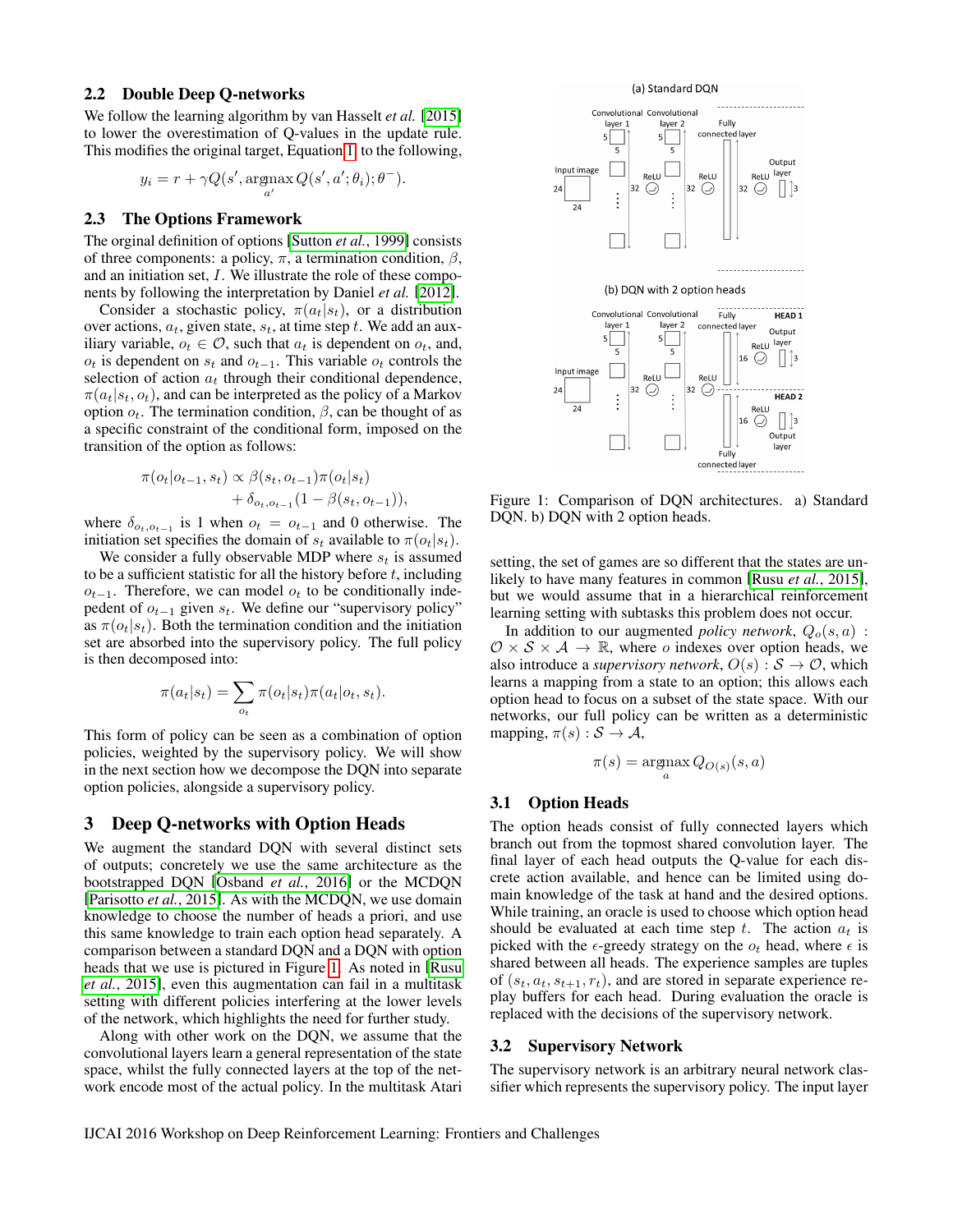| п | п | г | п |
|---|---|---|---|
| п | ٠ | ٠ | ٠ |

<span id="page-3-0"></span>Figure 2: 8 frames of Catch. The first row shows the white ball subtask, and the second row shows the grey ball subtask.

receives the entire state. The hidden layers can be constructed using domain knowledge, e.g. convolutional layers for visual domains. The output layer is a softmax layer which outputs the distribution over options,  $o_t$ , given the state,  $s_t$ , and can be trained with the standard cross-entropy loss function. During training the targets are given from an oracle.

### 4 Experiments

For our experiments we reimplemented the game of "Catch" [Mnih *et al.*[, 2014\]](#page-5-13), where the task is to control a paddle at the bottom of the screen to catch falling balls (see Figure [2\)](#page-3-0). The input is a greyscale 24x24 pixel grid, and the action space consists of 3 discrete actions: move left, move right and a noop. As in [Mnih *et al.*[, 2015\]](#page-5-0), the DQN receives a stack of the current plus previous 3 frames. During each episode a 1 pixel ball falls randomly from the top of the screen, and the agent's 2-pixel-wide paddle must move horizontally to catch it. In the original a reward of  $+1$  is given for catching a white ball; we add an additional grey ball to introduce subtasks into the environment. This simple environment allows us to meaningfully evaluate the effects of the architecture on subtasks with *positive* and *negative* transfer. For the positive transfer case the subtasks are the same—catching either ball results in a reward of +1. In the negative transfer case the grey ball still gives a reward of +1, but catching the white ball results in a reward of -1. In this subtask the optimal agent must learn to catch the grey balls *and* avoid the perceptually-similar white balls; suboptimal solutions would include avoiding or catching both types of balls. In both setups the type of ball used is switched every episode.

Our baseline is the standard DQN. In order to provide a fair comparison, we impose one condition on the architecture of our policy network, and one condition on its training. For the first condition we divide the number of neurons in the hidden layer of each option head by the number of option heads, thereby keeping the number of parameters the same. For the second condition we alternate heads when performing the Qlearning update, keeping the number of training samples the same. We also construct a "half DQN", which contains half the parameters of the standard DQN in the fully connected hidden layer; this uses the standard architecture, not the option heads. This tests whether the sample complexity of our DQN with option heads is either the result of having fewer parameters to tune in each head, or the result of our imposed structural constraint. More details on the model architectures and training hyperparameters are given in the Appendix.

As well as investigating the effects of different kinds of transfer, we also look into the effects of varying the capacity of the network—specifically we run experiments with 16, 32, and 64 neurons in the fully connected hidden layer of the standard DQN. Correspodingly, the half DQN has 8, 16, and 32 neurons, and each of the 2 option heads in our network also has 8, 16, and 32 neurons.

As seen in Figure [3,](#page-4-4) lack of capacity has the most significant effect on performance. As capacity increases, the differences between the three networks diminishes. Besides capacity, architecture does not appear to have any significant impact on the positive transfer subtasks. However, with negative transfer subtasks the DQN with option heads is able to make significantly quicker progress than the standard DQN. When given enough capacity, our control for "head capacity" in this experiment—the half DQN—also converges to the same policy in terms of performance, but with a larger sample complexity. This suggests that incorporating domain knowledge in the form of structural constraints can be beneficial, even whilst keeping model capacity the same—in particular, the quicker learning suggests that this knowledge can effectively be utilised to reduce the number of samples needed in deep reinforcement learning.

Qualitatively, the convolutional filters learned by all DQNs are highly similar. This reinforces the intuition that the structural constraint imposed upon the DQN with option heads allows low-level feature knowledge about falling balls and moving the paddle to be learned in the shared convolution layers, whilst policies for catching and avoiding balls are represented more explicitly in each head.

As the classification task for the supervisory network is simple in this domain, we do not attempt to replace it with an oracle during evaluation. In practice the network learns to divide the state space rapidly.

## 5 Discussion

We show that with a simple architectural adjustment, it is possible to successfully impose prior domain knowledge about subtasks into the DQN algorithm. We demonstrate this idea in a game of catch, where the task of catching or avoiding falling balls depending on their colour can be decomposed intuitively into the subtask of catching grey balls and another subtask of avoiding white balls—subtasks that incur negative transfer. We show that learning the subtasks separately on different option heads allows the DQN to learn with lower sample complexity. The shared convolutional layers learn generally useful features, whilst the heads learn to specialise. In comparison, the standard DQN presumably suffers from subtask interference with only a single Q-function. Additionally, the structural constraint does not hinder performance when learning subtasks with positive transfer.

Our results are contrary to those reported with the MCDQN trained on eight Atari games simultaneously, which was outperformed by a standard DQN [\[Parisotto](#page-5-6) *et al.*, 2015]. According to Parisotto *et al.* [\[2015\]](#page-5-6), the standard DQN and MCDQN tend to focus on performing well on a subset of games at the expense of the others. We posit that this "strategy" works well for the DQN, whilst the explicitly con-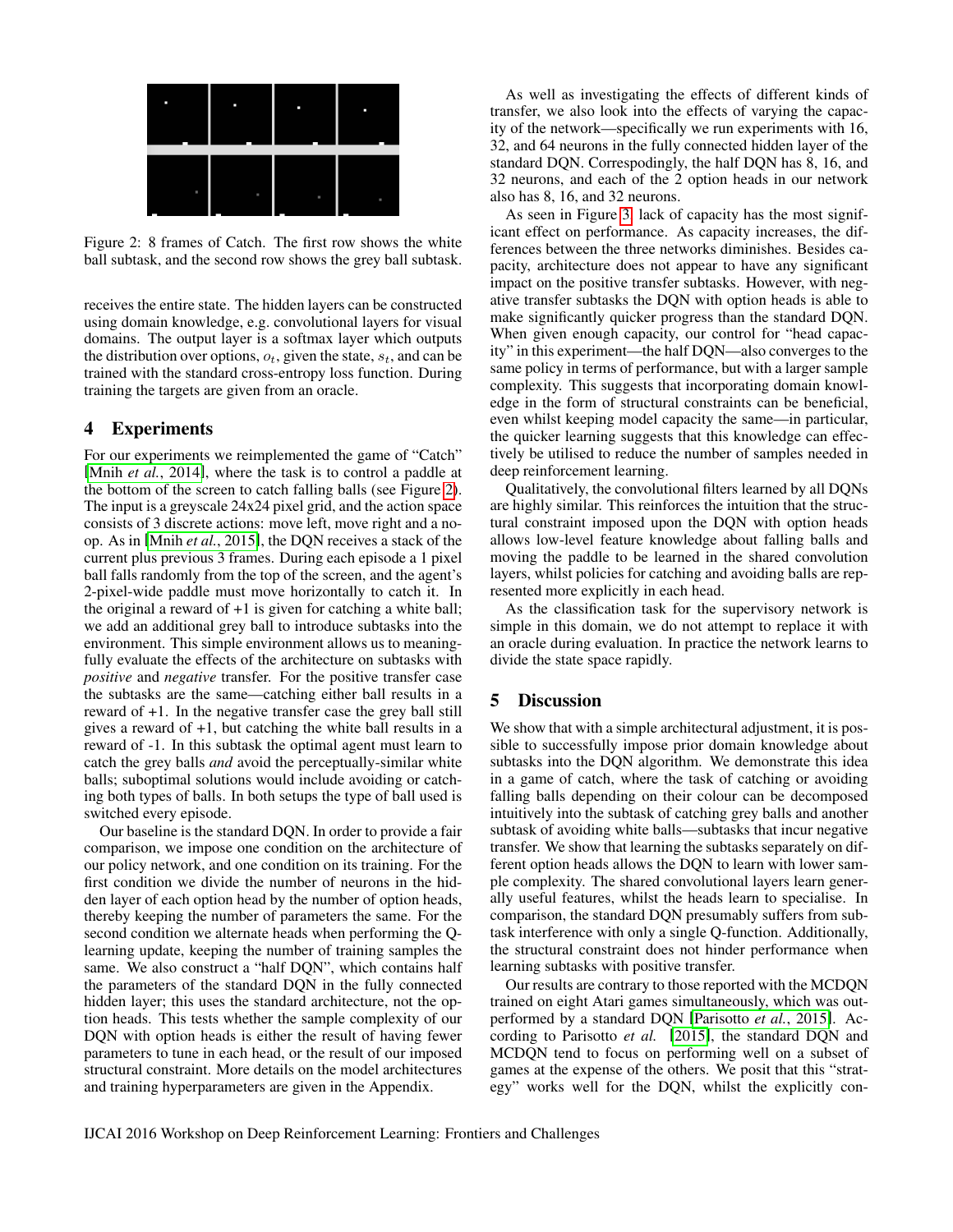

<span id="page-4-4"></span>Figure 3: The average score per episode of the standard DQN, half DQN and DQN with 2 option heads. The average and standard deviation are calculated over 15 runs (with different random seeds), with the score for each run being averaged over 250 episodes. Each epoch corresponds to 10000 training steps. The number of neurons corresponds to the number of neurons in the fully connected hidden layer of the standard DQN. In the positive transfer setting the most important factor is capacity, not the architecture. As capacity increases the difference in performance between the networks diminishes. In the negative transfer setting the effect of capacity is strong when capacity is very low, but otherwise the DQN with option heads demonstrates a superior sample complexity over the baselines. Best viewed in colour.

structed controller heads on the MCDQN receive more consistent training signals, which may cause parameter gradients that interfere with each other in the shared convolutional layers [\[Caruana, 2012;](#page-4-5) Rusu *et al.*[, 2015\]](#page-5-5). This is less of a concern in the hierarchical reinforcement learning setting as we assume a more coherent state space across all subtasks.

In the regime of subtasks rather than multiple tasks, the DQN with option heads is not as generalisable as goal-based approaches [\[Schaul](#page-5-7) *et al.*, 2015; [Kulkarni](#page-5-8) *et al.*, 2016]. However, these methods currently require a hand-crafted representation of the goals as input for their networks—a sensible approach only when the goal representation can be reasonably appended to the state space. In contrast, our oracle mapping from states to options can be used when constructing representations of goals as inputs is not a straightforward task. This suggests future work in removing the oracle by focusing on *option discovery*, where the agent must learn options without the use of a supervisory signal.

#### Acknowledgements

The authors gratefully acknowledge a gift of equipment from NVIDIA Corporation and the support of the EPSRC CDT in Neurotechnology.

#### References

- <span id="page-4-0"></span>[Bellemare *et al.*, 2013] Marc G Bellemare, Yavar Naddaf, Joel Veness, and Michael Bowling. The Arcade Learning Environment: An Evaluation Platform for General Agents. *Journal of Artificial Intelligence Research*, 47:253–279, 2013.
- <span id="page-4-5"></span>[Caruana, 2012] Rich Caruana. A dozen tricks with multitask learning. In *Neural Networks: Tricks of the Trade*, pages 163–189. Springer, 2012.
- <span id="page-4-3"></span>[Daniel *et al.*, 2012] Christian Daniel, Gerhard Neumann, and Jan R Peters. Hierarchical relative entropy policy search. In *International Conference on Artificial Intelligence and Statistics*, pages 273–281, 2012.
- <span id="page-4-1"></span>[Dietterich, 2000] Thomas G Dietterich. Hierarchical reinforcement learning with the MAXQ value function decomposition. *Journal of Artificial Intelligence Research*, 13:227–303, 2000.
- <span id="page-4-2"></span>[Hinton *et al.*, 2015] Geoffrey Hinton, Oriol Vinyals, and Jeff Dean. Distilling the knowledge in a neural network. *arXiv preprint arXiv:1503.02531*, 2015.